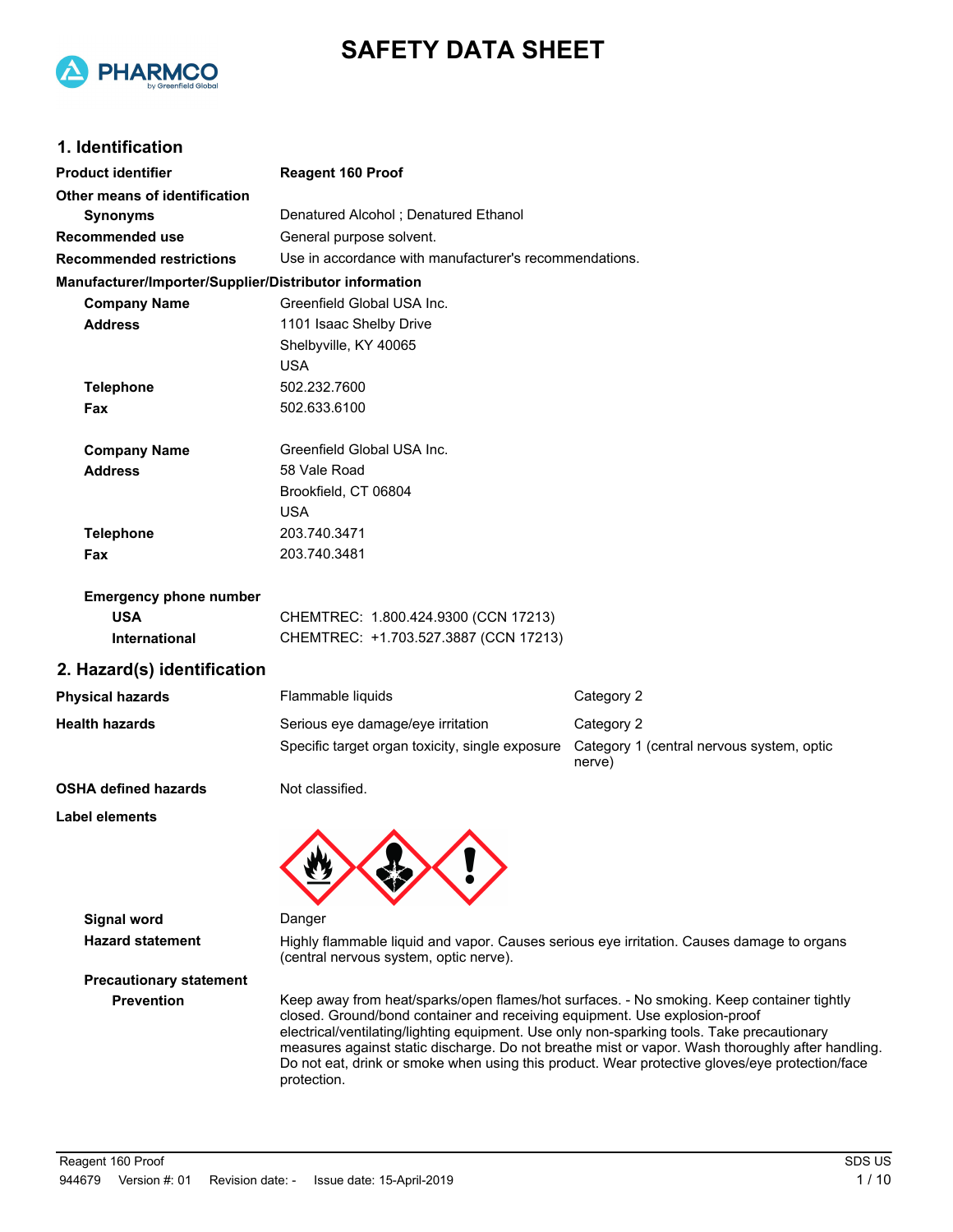| <b>Response</b>                              | If on skin (or hair): Take off immediately all contaminated clothing. Rinse skin with water/shower.<br>If in eyes: Rinse cautiously with water for several minutes. Remove contact lenses, if present and<br>easy to do. Continue rinsing. If exposed: Call a poison center/doctor. If eye irritation persists: Get<br>medical advice/attention. In case of fire: Use appropriate media to extinguish. |
|----------------------------------------------|--------------------------------------------------------------------------------------------------------------------------------------------------------------------------------------------------------------------------------------------------------------------------------------------------------------------------------------------------------------------------------------------------------|
| <b>Storage</b>                               | Store in a well-ventilated place. Keep cool. Store locked up.                                                                                                                                                                                                                                                                                                                                          |
| <b>Disposal</b>                              | Dispose of contents/container in accordance with local/regional/national/international regulations.                                                                                                                                                                                                                                                                                                    |
| Hazard(s) not otherwise<br>classified (HNOC) | None known.                                                                                                                                                                                                                                                                                                                                                                                            |
| Supplemental information                     | None.                                                                                                                                                                                                                                                                                                                                                                                                  |

# **3. Composition/information on ingredients**

**Mixtures**

| <b>Chemical name</b>                                                         |                                                                                                                                                                                                                                                                                                                                                                                                                                                               | <b>CAS number</b> | $\%$      |
|------------------------------------------------------------------------------|---------------------------------------------------------------------------------------------------------------------------------------------------------------------------------------------------------------------------------------------------------------------------------------------------------------------------------------------------------------------------------------------------------------------------------------------------------------|-------------------|-----------|
| Ethyl alcohol                                                                |                                                                                                                                                                                                                                                                                                                                                                                                                                                               | 64-17-5           | $63 - 90$ |
| Isopropyl alcohol                                                            |                                                                                                                                                                                                                                                                                                                                                                                                                                                               | 67-63-0           | $3 - 5$   |
| Methanol                                                                     |                                                                                                                                                                                                                                                                                                                                                                                                                                                               | 67-56-1           | $3 - 5$   |
| Water                                                                        |                                                                                                                                                                                                                                                                                                                                                                                                                                                               | 7732-18-5         | < 30      |
| <b>Composition comments</b>                                                  | All concentrations are in percent by volume unless otherwise indicated.                                                                                                                                                                                                                                                                                                                                                                                       |                   |           |
| 4. First-aid measures                                                        |                                                                                                                                                                                                                                                                                                                                                                                                                                                               |                   |           |
| Inhalation                                                                   | Move to fresh air. Call a physician if symptoms develop or persist.                                                                                                                                                                                                                                                                                                                                                                                           |                   |           |
| <b>Skin contact</b>                                                          | Take off immediately all contaminated clothing. Rinse skin with water/shower. Get medical<br>attention if irritation develops and persists.                                                                                                                                                                                                                                                                                                                   |                   |           |
| Eye contact                                                                  | Immediately flush eyes with plenty of water for at least 15 minutes. Remove contact lenses, if<br>present and easy to do. Continue rinsing. Get medical attention if irritation develops and persists.                                                                                                                                                                                                                                                        |                   |           |
| Ingestion                                                                    | IF SWALLOWED: Immediately call a POISON CENTER or doctor/physician. Rinse mouth. Do not<br>induce vomiting without advice from poison control center. If vomiting occurs, keep head low so<br>that stomach content doesn't get into the lungs. Do not use mouth-to-mouth method if victim<br>ingested the substance. Induce artificial respiration with the aid of a pocket mask equipped with a<br>one-way valve or other proper respiratory medical device. |                   |           |
| <b>Most important</b><br>symptoms/effects, acute and<br>delayed              | Narcosis. Headache. Behavioral changes. Decrease in motor functions. Severe eye irritation.<br>Symptoms may include stinging, tearing, redness, swelling, and blurred vision. Coughing.                                                                                                                                                                                                                                                                       |                   |           |
|                                                                              | Methanol: Human exposure to methanol may result in illness, systemic poisoning, blindness, optic<br>nerve damage and perhaps death, after being ingested, absorbed through the skin or inhaled.<br>Death due to cardiac or respiratory failure has been reported in some cases from consumption of<br>as little as 30 ml.                                                                                                                                     |                   |           |
| Indication of immediate<br>medical attention and special<br>treatment needed | Provide general supportive measures and treat symptomatically. Thermal burns: Flush with water<br>immediately. While flushing, remove clothes which do not adhere to affected area. Call an<br>ambulance. Continue flushing during transport to hospital. Keep victim under observation.<br>Symptoms may be delayed.                                                                                                                                          |                   |           |
| <b>General information</b>                                                   | Take off all contaminated clothing immediately. If you feel unwell, seek medical advice (show the<br>label where possible). Ensure that medical personnel are aware of the material(s) involved, and<br>take precautions to protect themselves. Wash contaminated clothing before reuse. Show this<br>safety data sheet to the doctor in attendance.                                                                                                          |                   |           |
| 5. Fire-fighting measures                                                    |                                                                                                                                                                                                                                                                                                                                                                                                                                                               |                   |           |
| Suitable extinguishing media                                                 | Water fog. Alcohol resistant foam. Dry chemical powder. Carbon dioxide (CO2).                                                                                                                                                                                                                                                                                                                                                                                 |                   |           |
| Unsuitable extinguishing<br>media                                            | Do not use water jet as an extinguisher, as this will spread the fire.                                                                                                                                                                                                                                                                                                                                                                                        |                   |           |
| Specific hazards arising from<br>the chemical                                | Vapors may form explosive mixtures with air. Vapors may travel considerable distance to a source<br>of ignition and flash back. During fire, gases hazardous to health may be formed. Combustion<br>products may include: carbon oxides.                                                                                                                                                                                                                      |                   |           |
| Special protective equipment<br>and precautions for firefighters             | Self-contained breathing apparatus and full protective clothing must be worn in case of fire.                                                                                                                                                                                                                                                                                                                                                                 |                   |           |
| <b>Fire fighting</b><br>equipment/instructions                               | In case of fire and/or explosion do not breathe fumes. Move containers from fire area if you can do<br>so without risk. Use water spray to keep fire-exposed containers cool.                                                                                                                                                                                                                                                                                 |                   |           |
| <b>Specific methods</b>                                                      | Use standard firefighting procedures and consider the hazards of other involved materials.                                                                                                                                                                                                                                                                                                                                                                    |                   |           |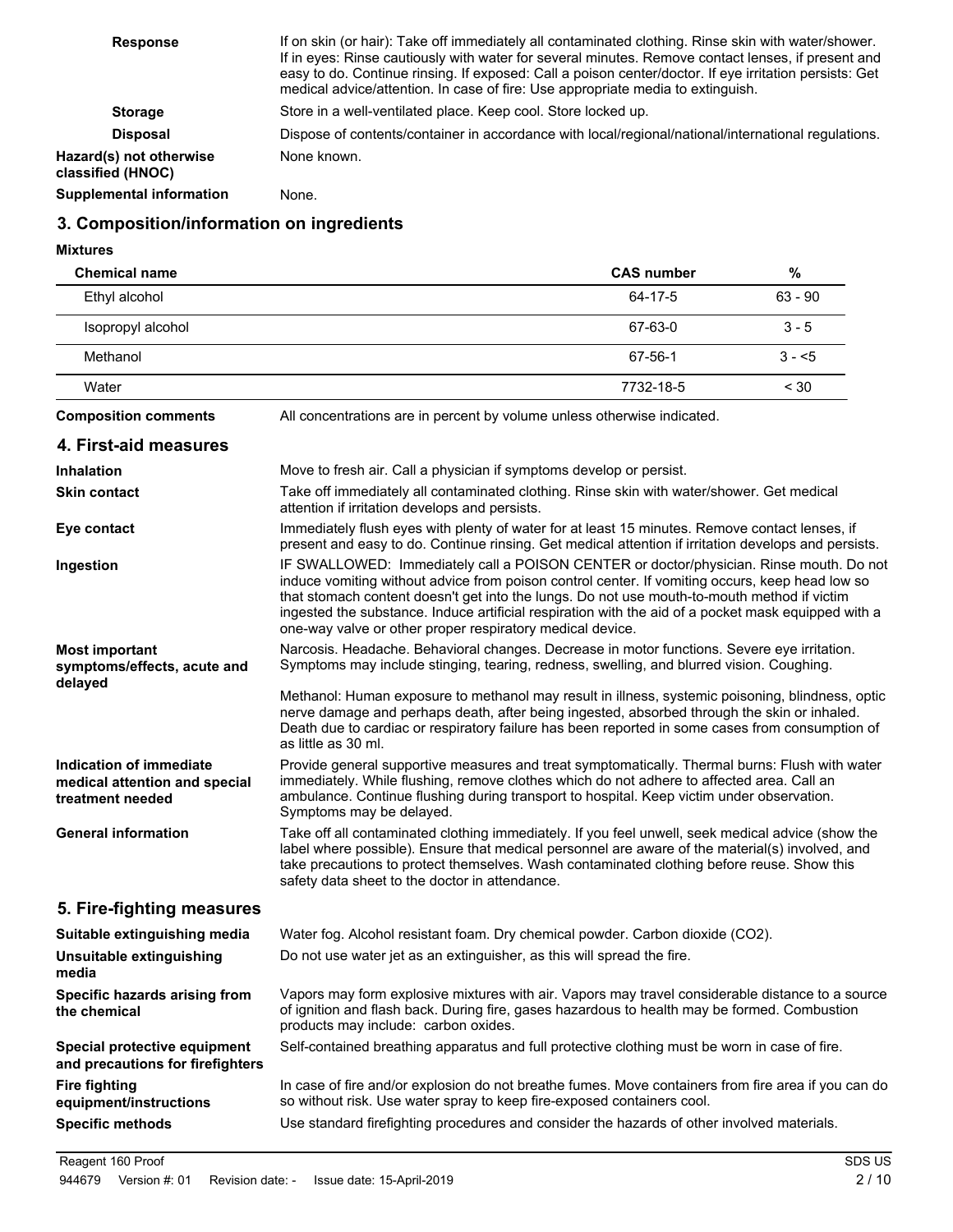## **6. Accidental release measures**

| Personal precautions,<br>protective equipment and<br>emergency procedures | Keep unnecessary personnel away. Keep people away from and upwind of spill/leak. Eliminate all<br>ignition sources (no smoking, flares, sparks, or flames in immediate area). Wear appropriate<br>protective equipment and clothing during clean-up. Do not breathe mist or vapor. Do not touch<br>damaged containers or spilled material unless wearing appropriate protective clothing. Ventilate<br>closed spaces before entering them. Local authorities should be advised if significant spillages<br>cannot be contained. For personal protection, see section 8 of the SDS.                               |
|---------------------------------------------------------------------------|------------------------------------------------------------------------------------------------------------------------------------------------------------------------------------------------------------------------------------------------------------------------------------------------------------------------------------------------------------------------------------------------------------------------------------------------------------------------------------------------------------------------------------------------------------------------------------------------------------------|
| <b>Methods and materials for</b><br>containment and cleaning up           | Eliminate all ignition sources (no smoking, flares, sparks, or flames in immediate area). Keep<br>combustibles (wood, paper, oil, etc.) away from spilled material. Take precautionary measures<br>against static discharge. Use only non-sparking tools. This product is miscible in water.                                                                                                                                                                                                                                                                                                                     |
|                                                                           | Large Spills: Stop the flow of material, if this is without risk. Dike the spilled material, where this is<br>possible. Use a non-combustible material like vermiculite, sand or earth to soak up the product<br>and place into a container for later disposal. Following product recovery, flush area with water.                                                                                                                                                                                                                                                                                               |
|                                                                           | Small Spills: Absorb with earth, sand or other non-combustible material and transfer to containers<br>for later disposal. Wipe up with absorbent material (e.g. cloth, fleece). Clean surface thoroughly to<br>remove residual contamination.                                                                                                                                                                                                                                                                                                                                                                    |
|                                                                           | Never return spills to original containers for re-use. For waste disposal, see section 13 of the SDS.                                                                                                                                                                                                                                                                                                                                                                                                                                                                                                            |
| <b>Environmental precautions</b>                                          | Avoid discharge into drains, water courses or onto the ground.                                                                                                                                                                                                                                                                                                                                                                                                                                                                                                                                                   |
| 7. Handling and storage                                                   |                                                                                                                                                                                                                                                                                                                                                                                                                                                                                                                                                                                                                  |
| <b>Precautions for safe handling</b>                                      | Do not handle, store or open near an open flame, sources of heat or sources of ignition. Protect<br>material from direct sunlight. Explosion-proof general and local exhaust ventilation. Take<br>precautionary measures against static discharges. All equipment used when handling the product<br>must be grounded. Use non-sparking tools and explosion-proof equipment. Avoid contact with<br>eyes. Avoid prolonged exposure. When using, do not eat, drink or smoke. Wear appropriate<br>personal protective equipment. Wash hands thoroughly after handling. Observe good industrial<br>hygiene practices. |
| Conditions for safe storage,<br>including any incompatibilities           | Store locked up. Keep away from heat, sparks and open flame. Prevent electrostatic charge<br>build-up by using common bonding and grounding techniques. Store in a cool, dry place out of<br>direct sunlight. Store in tightly closed container. Store in a well-ventilated place. Keep in an area<br>equipped with sprinklers. Store away from incompatible materials (see Section 10 of the SDS).                                                                                                                                                                                                              |

# **8. Exposure controls/personal protection**

# **Occupational exposure limits**

## **US. OSHA Table Z-1 Limits for Air Contaminants (29 CFR 1910.1000)**

| <b>Components</b>                           | <b>Type</b> | <b>Value</b> |  |
|---------------------------------------------|-------------|--------------|--|
| Ethyl alcohol (CAS 64-17-5)                 | PEL         | 1900 mg/m3   |  |
|                                             |             | 1000 ppm     |  |
| Isopropyl alcohol (CAS<br>67-63-0)          | PEL         | 980 mg/m3    |  |
|                                             |             | 400 ppm      |  |
| Methanol (CAS 67-56-1)                      | PEL         | 260 mg/m3    |  |
|                                             |             | 200 ppm      |  |
| <b>US. ACGIH Threshold Limit Values</b>     |             |              |  |
| <b>Components</b>                           | <b>Type</b> | Value        |  |
| Ethyl alcohol (CAS 64-17-5)                 | <b>STEL</b> | 1000 ppm     |  |
| Isopropyl alcohol (CAS<br>67-63-0)          | <b>STEL</b> | 400 ppm      |  |
|                                             | <b>TWA</b>  | 200 ppm      |  |
| Methanol (CAS 67-56-1)                      | <b>STEL</b> | 250 ppm      |  |
|                                             | <b>TWA</b>  | 200 ppm      |  |
| US. NIOSH: Pocket Guide to Chemical Hazards |             |              |  |
| <b>Components</b>                           | Type        | Value        |  |
| Ethyl alcohol (CAS 64-17-5)                 | <b>TWA</b>  | 1900 mg/m3   |  |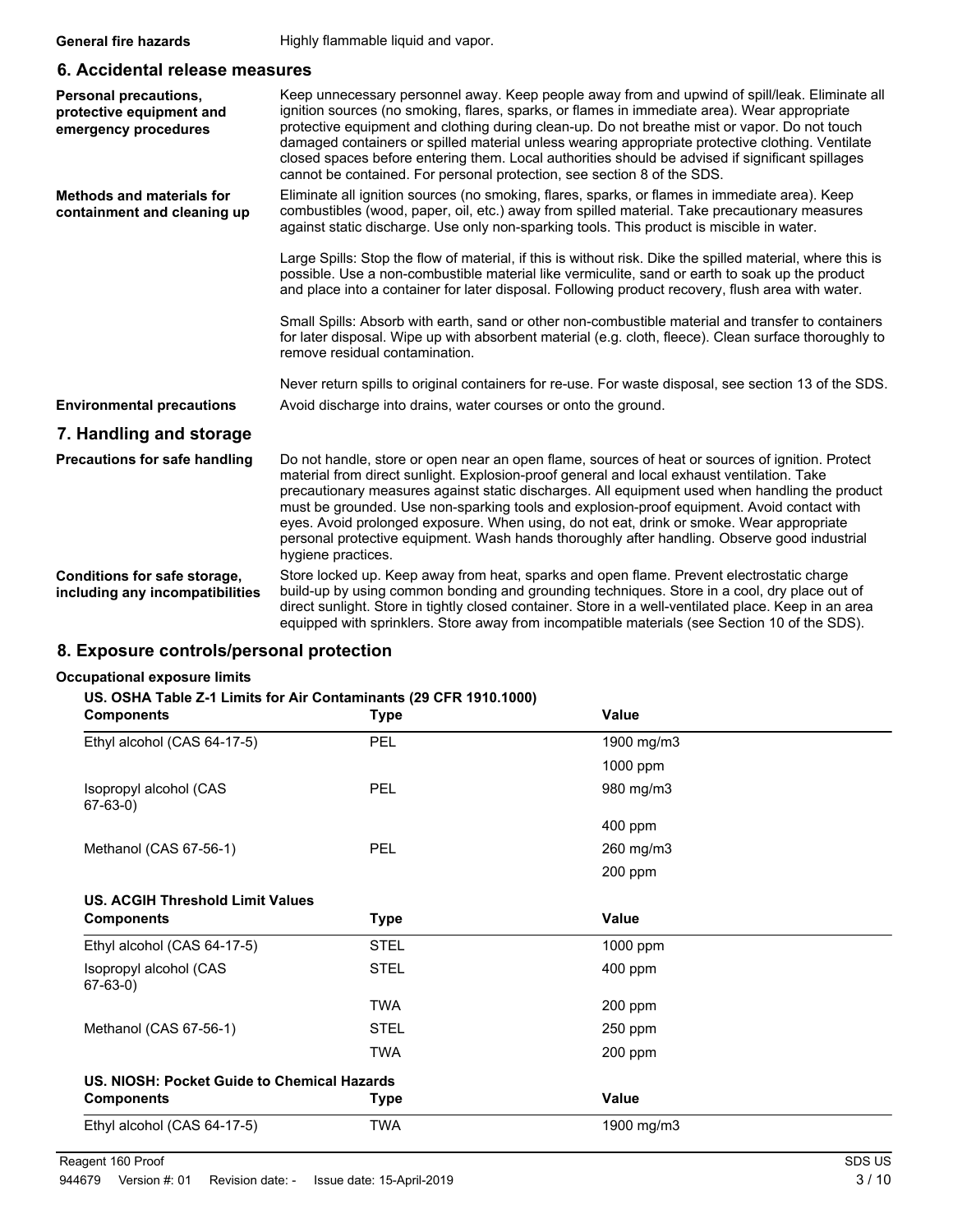| US. NIOSH: Pocket Guide to Chemical Hazards                                 |                                                               |                                                                                                                                                                                                                                                                                                                                 |                                   |                                                                                                                                                                                                                                                                                                                                                                                                         |
|-----------------------------------------------------------------------------|---------------------------------------------------------------|---------------------------------------------------------------------------------------------------------------------------------------------------------------------------------------------------------------------------------------------------------------------------------------------------------------------------------|-----------------------------------|---------------------------------------------------------------------------------------------------------------------------------------------------------------------------------------------------------------------------------------------------------------------------------------------------------------------------------------------------------------------------------------------------------|
| <b>Components</b>                                                           | <b>Type</b>                                                   |                                                                                                                                                                                                                                                                                                                                 |                                   | <b>Value</b>                                                                                                                                                                                                                                                                                                                                                                                            |
|                                                                             |                                                               |                                                                                                                                                                                                                                                                                                                                 |                                   | 1000 ppm                                                                                                                                                                                                                                                                                                                                                                                                |
| Isopropyl alcohol (CAS<br>$67-63-0)$                                        | <b>STEL</b>                                                   |                                                                                                                                                                                                                                                                                                                                 |                                   | 1225 mg/m3                                                                                                                                                                                                                                                                                                                                                                                              |
|                                                                             |                                                               |                                                                                                                                                                                                                                                                                                                                 |                                   | 500 ppm                                                                                                                                                                                                                                                                                                                                                                                                 |
|                                                                             | <b>TWA</b>                                                    |                                                                                                                                                                                                                                                                                                                                 |                                   | 980 mg/m3                                                                                                                                                                                                                                                                                                                                                                                               |
|                                                                             |                                                               |                                                                                                                                                                                                                                                                                                                                 |                                   | 400 ppm                                                                                                                                                                                                                                                                                                                                                                                                 |
| Methanol (CAS 67-56-1)                                                      | <b>STEL</b>                                                   |                                                                                                                                                                                                                                                                                                                                 |                                   | 325 mg/m3                                                                                                                                                                                                                                                                                                                                                                                               |
|                                                                             |                                                               |                                                                                                                                                                                                                                                                                                                                 |                                   | 250 ppm                                                                                                                                                                                                                                                                                                                                                                                                 |
|                                                                             | <b>TWA</b>                                                    |                                                                                                                                                                                                                                                                                                                                 |                                   | 260 mg/m3                                                                                                                                                                                                                                                                                                                                                                                               |
|                                                                             |                                                               |                                                                                                                                                                                                                                                                                                                                 |                                   | 200 ppm                                                                                                                                                                                                                                                                                                                                                                                                 |
| <b>Biological limit values</b>                                              |                                                               |                                                                                                                                                                                                                                                                                                                                 |                                   |                                                                                                                                                                                                                                                                                                                                                                                                         |
| <b>ACGIH Biological Exposure Indices</b>                                    |                                                               |                                                                                                                                                                                                                                                                                                                                 |                                   |                                                                                                                                                                                                                                                                                                                                                                                                         |
| <b>Components</b>                                                           | <b>Value</b>                                                  | <b>Determinant</b>                                                                                                                                                                                                                                                                                                              | <b>Specimen</b>                   | <b>Sampling Time</b>                                                                                                                                                                                                                                                                                                                                                                                    |
| Isopropyl alcohol (CAS<br>$67-63-0)$                                        | 40 mg/l                                                       | Acetone                                                                                                                                                                                                                                                                                                                         | Urine                             | $\star$                                                                                                                                                                                                                                                                                                                                                                                                 |
| Methanol (CAS 67-56-1)                                                      | $15$ mg/l                                                     | Methanol                                                                                                                                                                                                                                                                                                                        | Urine                             |                                                                                                                                                                                                                                                                                                                                                                                                         |
| * - For sampling details, please see the source document.                   |                                                               |                                                                                                                                                                                                                                                                                                                                 |                                   |                                                                                                                                                                                                                                                                                                                                                                                                         |
| <b>Exposure guidelines</b>                                                  |                                                               |                                                                                                                                                                                                                                                                                                                                 |                                   |                                                                                                                                                                                                                                                                                                                                                                                                         |
| US - California OELs: Skin designation                                      |                                                               |                                                                                                                                                                                                                                                                                                                                 |                                   |                                                                                                                                                                                                                                                                                                                                                                                                         |
| Methanol (CAS 67-56-1)<br>US - Minnesota Haz Subs: Skin designation applies |                                                               |                                                                                                                                                                                                                                                                                                                                 | Can be absorbed through the skin. |                                                                                                                                                                                                                                                                                                                                                                                                         |
| Methanol (CAS 67-56-1)                                                      |                                                               |                                                                                                                                                                                                                                                                                                                                 | Skin designation applies.         |                                                                                                                                                                                                                                                                                                                                                                                                         |
| US - Tennessee OELs: Skin designation                                       |                                                               |                                                                                                                                                                                                                                                                                                                                 |                                   |                                                                                                                                                                                                                                                                                                                                                                                                         |
| Methanol (CAS 67-56-1)<br>US ACGIH Threshold Limit Values: Skin designation |                                                               |                                                                                                                                                                                                                                                                                                                                 | Can be absorbed through the skin. |                                                                                                                                                                                                                                                                                                                                                                                                         |
| Methanol (CAS 67-56-1)<br>US. NIOSH: Pocket Guide to Chemical Hazards       |                                                               |                                                                                                                                                                                                                                                                                                                                 | Can be absorbed through the skin. |                                                                                                                                                                                                                                                                                                                                                                                                         |
| Methanol (CAS 67-56-1)                                                      |                                                               |                                                                                                                                                                                                                                                                                                                                 | Can be absorbed through the skin. |                                                                                                                                                                                                                                                                                                                                                                                                         |
| Appropriate engineering<br>controls                                         | acceptable level. Provide eyewash station and safety shower.  |                                                                                                                                                                                                                                                                                                                                 |                                   | Explosion-proof general and local exhaust ventilation. Good general ventilation should be used.<br>Ventilation rates should be matched to conditions. If applicable, use process enclosures, local<br>exhaust ventilation, or other engineering controls to maintain airborne levels below recommended<br>exposure limits. If exposure limits have not been established, maintain airborne levels to an |
| Individual protection measures, such as personal protective equipment       |                                                               |                                                                                                                                                                                                                                                                                                                                 |                                   |                                                                                                                                                                                                                                                                                                                                                                                                         |
| <b>Eye/face protection</b>                                                  | Chemical goggles are recommended.                             |                                                                                                                                                                                                                                                                                                                                 |                                   |                                                                                                                                                                                                                                                                                                                                                                                                         |
| <b>Skin protection</b><br><b>Hand protection</b>                            |                                                               |                                                                                                                                                                                                                                                                                                                                 |                                   | Wear appropriate chemical resistant gloves. Suitable gloves can be recommended by the glove<br>supplier. Be aware that the liquid may penetrate the gloves. Frequent change is advisable.                                                                                                                                                                                                               |
| <b>Skin protection</b><br>Other                                             |                                                               |                                                                                                                                                                                                                                                                                                                                 |                                   | Wear appropriate chemical resistant clothing. Use of an impervious apron is recommended.                                                                                                                                                                                                                                                                                                                |
| <b>Respiratory protection</b>                                               |                                                               | If engineering controls do not maintain airborne concentrations below recommended exposure<br>limits (where applicable) or to an acceptable level (in countries where exposure limits have not<br>been established), an approved respirator must be worn. Respirator type: Chemical respirator with<br>organic vapor cartridge. |                                   |                                                                                                                                                                                                                                                                                                                                                                                                         |
| <b>Thermal hazards</b>                                                      | Wear appropriate thermal protective clothing, when necessary. |                                                                                                                                                                                                                                                                                                                                 |                                   |                                                                                                                                                                                                                                                                                                                                                                                                         |
| <b>General hygiene</b><br>considerations                                    |                                                               |                                                                                                                                                                                                                                                                                                                                 |                                   | When using do not smoke. Always observe good personal hygiene measures, such as washing<br>after handling the material and before eating, drinking, and/or smoking. Routinely wash work                                                                                                                                                                                                                 |

clothing and protective equipment to remove contaminants.

# **9. Physical and chemical properties**

# **Appearance**

**Physical state** Liquid.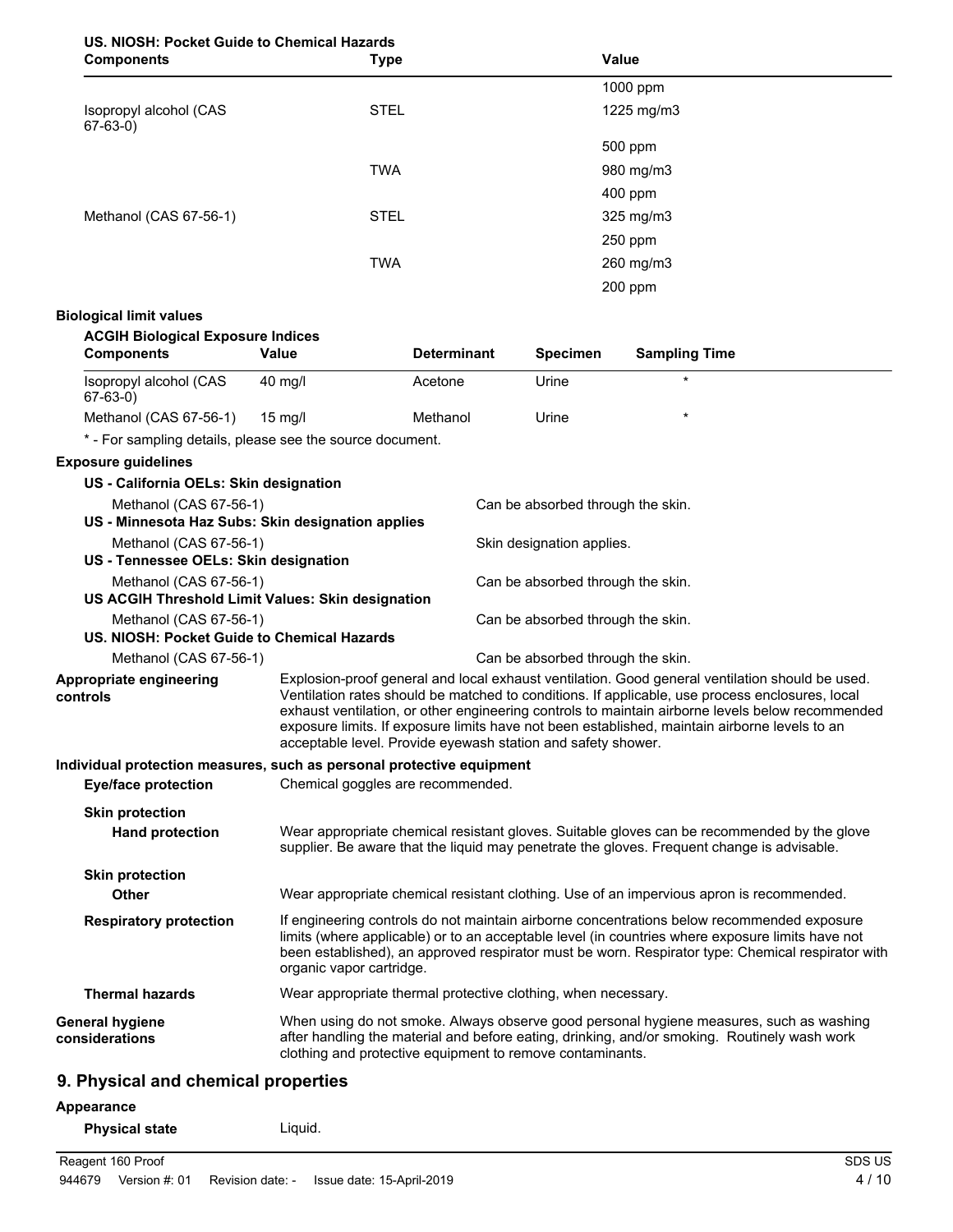| Form                                              | Liquid.                                                                                                                                                                  |
|---------------------------------------------------|--------------------------------------------------------------------------------------------------------------------------------------------------------------------------|
| Color                                             | Clear liquid; invisible vapor.                                                                                                                                           |
| Odor                                              | Sweet, Alcohol-like.                                                                                                                                                     |
| <b>Odor threshold</b>                             | Not available.                                                                                                                                                           |
| рH                                                | Not available.                                                                                                                                                           |
| Melting point/freezing point                      | -202 °F (-130 °C)                                                                                                                                                        |
| Initial boiling point and boiling<br>range        | 172.4 °F (78 °C)                                                                                                                                                         |
| <b>Flash point</b>                                | 57.2 - 69.8 °F (14.0 - 21.0 °C) Closed Cup                                                                                                                               |
| <b>Evaporation rate</b>                           | Expected to be rapid                                                                                                                                                     |
| Flammability (solid, gas)                         | Not applicable.                                                                                                                                                          |
| Upper/lower flammability or explosive limits      |                                                                                                                                                                          |
| <b>Flammability limit - lower</b><br>(%)          | $3.3 %$ V/V                                                                                                                                                              |
| <b>Flammability limit - upper</b><br>(%)          | 24.5 % v/v                                                                                                                                                               |
| Vapor pressure                                    | 59 hPa (44.6 mm Hg) (100% Ethyl alcohol) (68 °F (20 °C))                                                                                                                 |
| Vapor density                                     | 1.6                                                                                                                                                                      |
| <b>Relative density</b>                           | Not available.                                                                                                                                                           |
| Solubility(ies)<br>Solubility (water)             | Completely soluble.                                                                                                                                                      |
| <b>Partition coefficient</b><br>(n-octanol/water) | Not available.                                                                                                                                                           |
| <b>Auto-ignition temperature</b>                  | 685.4 °F (363 °C) (Ethyl Alcohol)                                                                                                                                        |
| <b>Decomposition temperature</b>                  | Not pertinent                                                                                                                                                            |
| <b>Viscosity</b>                                  | Not available.                                                                                                                                                           |
| <b>Other information</b>                          |                                                                                                                                                                          |
| <b>Density</b>                                    | 0.79 g/ml (at 25 °C)                                                                                                                                                     |
| <b>Explosive properties</b>                       | Not explosive.                                                                                                                                                           |
| <b>Oxidizing properties</b>                       | Not oxidizing.                                                                                                                                                           |
| 10. Stability and reactivity                      |                                                                                                                                                                          |
| <b>Reactivity</b>                                 | The product is stable and non-reactive under normal conditions of use, storage and transport.                                                                            |
| <b>Chemical stability</b>                         | Material is stable under normal conditions.                                                                                                                              |
| <b>Possibility of hazardous</b><br>reactions      | No dangerous reaction known under conditions of normal use.                                                                                                              |
| <b>Conditions to avoid</b>                        | Keep away from heat, hot surfaces, sparks, open flames and other ignition sources. Avoid<br>temperatures exceeding the flash point. Contact with incompatible materials. |
| Incompatible materials                            | Strong oxidizing agents.                                                                                                                                                 |
| <b>Hazardous decomposition</b><br>products        | No hazardous decomposition products are known.                                                                                                                           |
| 11. Toxicological information                     |                                                                                                                                                                          |
| Information on likely routes of exposure          |                                                                                                                                                                          |
| Inhalation                                        | May cause damage to organs by inhalation. Prolonged inhalation may be harmful.                                                                                           |
| <b>Skin contact</b>                               | May be absorbed through the skin.                                                                                                                                        |
| Eye contact                                       | Causes serious eye irritation.                                                                                                                                           |
| Ingestion                                         | Expected to be a low ingestion hazard.                                                                                                                                   |
|                                                   |                                                                                                                                                                          |

**Symptoms related to the physical, chemical and toxicological characteristics** Narcosis. Headache. Behavioral changes. Decrease in motor functions. Severe eye irritation. Symptoms may include stinging, tearing, redness, swelling, and blurred vision. Coughing.

Methanol: Human exposure to methanol may result in illness, systemic poisoning, blindness, optic nerve damage and perhaps death, after being ingested, absorbed through the skin or inhaled. Death due to cardiac or respiratory failure has been reported in some cases from consumption of as little as 30 ml.

Reagent 160 Proof SDS US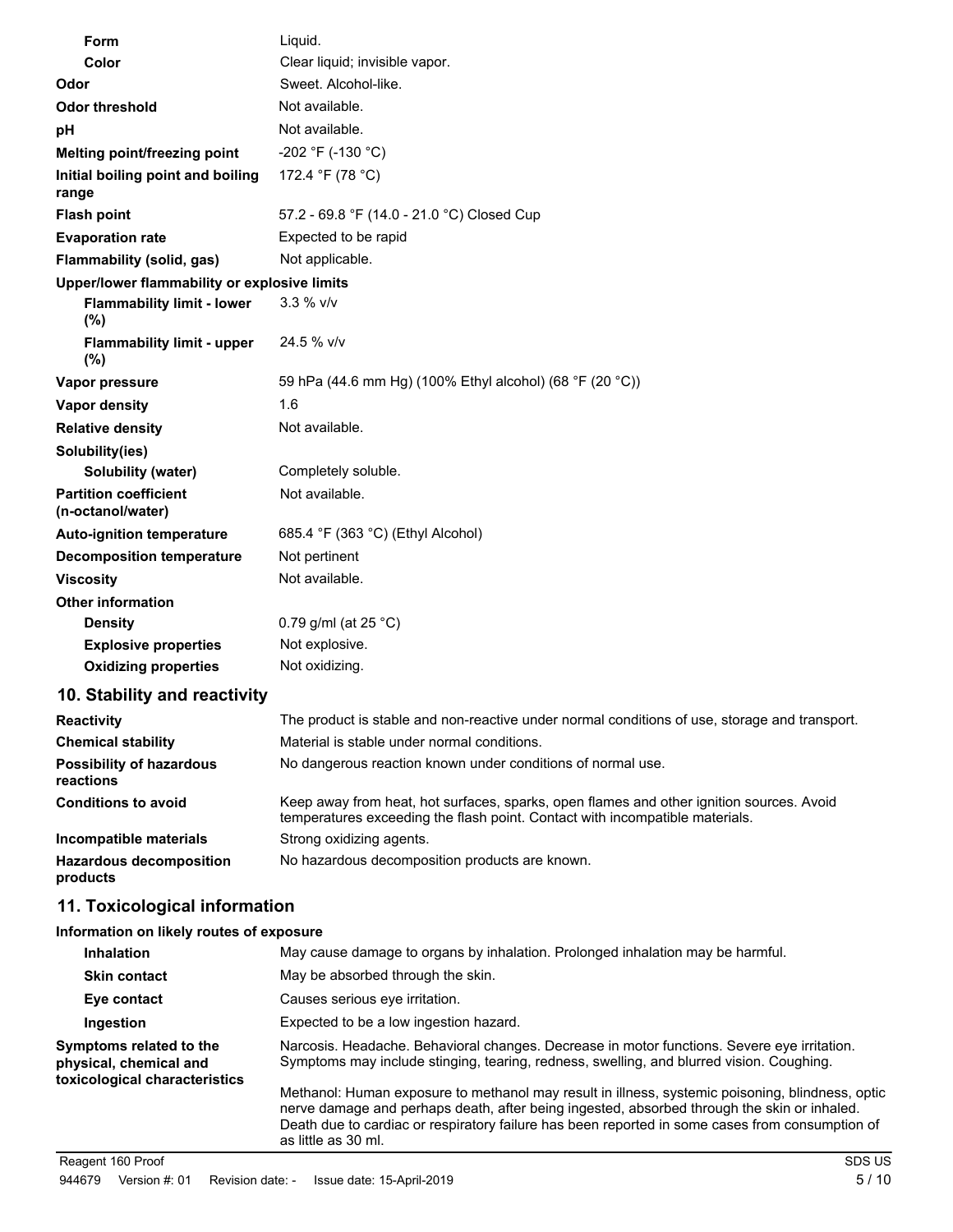| Information on toxicological effects                                |                                                                |                                                                                                |
|---------------------------------------------------------------------|----------------------------------------------------------------|------------------------------------------------------------------------------------------------|
| <b>Acute toxicity</b>                                               | Not expected to be acutely toxic.                              |                                                                                                |
| <b>Components</b>                                                   | <b>Species</b>                                                 | <b>Test Results</b>                                                                            |
| Ethyl alcohol (CAS 64-17-5)                                         |                                                                |                                                                                                |
| <b>Acute</b><br><b>Inhalation</b><br>Vapor                          |                                                                |                                                                                                |
| <b>LC50</b>                                                         | Rat                                                            | 117 - 125 mg/l, 4 Hours                                                                        |
| Oral                                                                |                                                                |                                                                                                |
| LD50                                                                | Rat                                                            | 10470 mg/kg                                                                                    |
| Isopropyl alcohol (CAS 67-63-0)                                     |                                                                |                                                                                                |
| <u>Acute</u><br>Dermal                                              |                                                                |                                                                                                |
| LD50                                                                | Rabbit                                                         | 12870 mg/kg                                                                                    |
| <b>Inhalation</b><br>Vapor<br><b>LC50</b>                           | Rat                                                            | 72.6 mg/l, 4 hours                                                                             |
| Oral                                                                |                                                                |                                                                                                |
| LD50                                                                | Rat                                                            | 4710 mg/kg                                                                                     |
| <b>Skin corrosion/irritation</b>                                    | Prolonged skin contact may cause temporary irritation.         |                                                                                                |
| Serious eye damage/eye<br><i>irritation</i>                         | Causes serious eye irritation.                                 |                                                                                                |
| Respiratory or skin sensitization                                   |                                                                |                                                                                                |
| <b>Respiratory sensitization</b>                                    | Not a respiratory sensitizer.                                  |                                                                                                |
| <b>Skin sensitization</b>                                           | This product is not expected to cause skin sensitization.      |                                                                                                |
| Germ cell mutagenicity                                              | mutagenic or genotoxic.                                        | No data available to indicate product or any components present at greater than 0.1% are       |
| Carcinogenicity                                                     | Not classifiable as to carcinogenicity to humans.              |                                                                                                |
|                                                                     | IARC Monographs. Overall Evaluation of Carcinogenicity         |                                                                                                |
| Isopropyl alcohol (CAS 67-63-0)<br><b>NTP Report on Carcinogens</b> |                                                                | 3 Not classifiable as to carcinogenicity to humans.                                            |
| Not listed.                                                         | OSHA Specifically Regulated Substances (29 CFR 1910.1001-1053) |                                                                                                |
| Not regulated.                                                      |                                                                |                                                                                                |
| <b>Reproductive toxicity</b>                                        |                                                                | This product is not expected to cause reproductive or developmental effects.                   |
| Specific target organ toxicity -<br>single exposure                 | Causes damage to organs (central nervous system, optic nerve). |                                                                                                |
| Specific target organ toxicity -<br>repeated exposure               | Not classified.                                                |                                                                                                |
| <b>Aspiration hazard</b>                                            | Not an aspiration hazard.                                      |                                                                                                |
| <b>Chronic effects</b>                                              | Prolonged inhalation may be harmful.                           |                                                                                                |
| 12. Ecological information                                          |                                                                |                                                                                                |
| <b>Ecotoxicity</b>                                                  |                                                                | The product is not classified as environmentally hazardous. However, this does not exclude the |

|                             |             |                    | possibility that large or frequent spills can have a harmful or damaging effect on the environment. |
|-----------------------------|-------------|--------------------|-----------------------------------------------------------------------------------------------------|
| <b>Components</b>           |             | <b>Species</b>     | <b>Test Results</b>                                                                                 |
| Ethyl alcohol (CAS 64-17-5) |             |                    |                                                                                                     |
| <b>Aquatic</b>              |             |                    |                                                                                                     |
| Algae                       | EC10        | Freshwater algae   | 11.5 mg/l, 72 hours                                                                                 |
|                             | EC50        | Freshwater algae   | 275 mg/l, 72 hours                                                                                  |
|                             |             | Marine water algae | 1900 mg/l                                                                                           |
|                             | <b>NOEC</b> | Marine water algae | 1580 mg/l                                                                                           |
|                             |             |                    |                                                                                                     |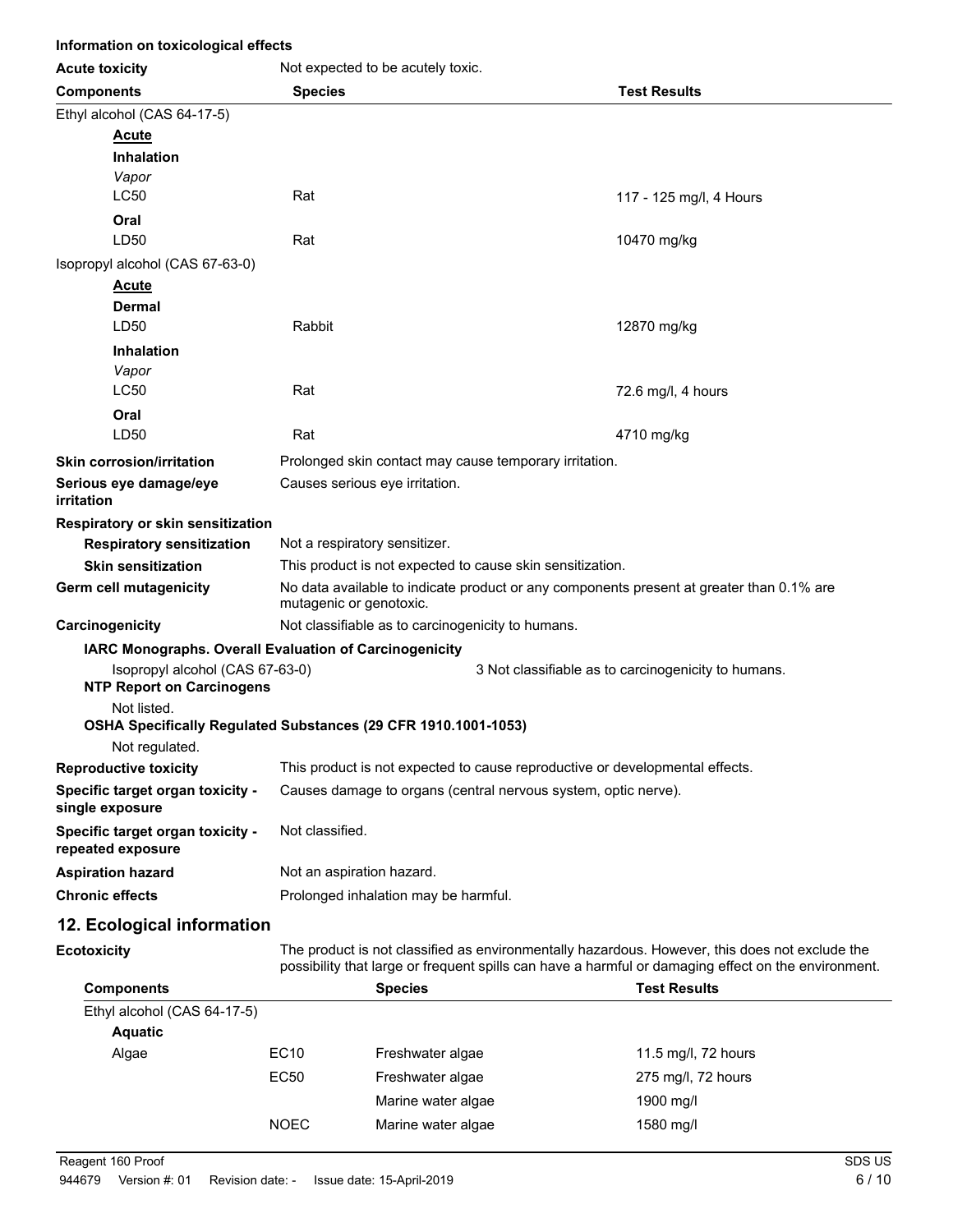| <b>Components</b>                                         |                         | <b>Species</b>                                                                                                                                                                              | <b>Test Results</b>                                                                                                                                                                                       |
|-----------------------------------------------------------|-------------------------|---------------------------------------------------------------------------------------------------------------------------------------------------------------------------------------------|-----------------------------------------------------------------------------------------------------------------------------------------------------------------------------------------------------------|
| Fish                                                      | LC50                    | Freshwater fish                                                                                                                                                                             | 11200 mg/l, 24 hours                                                                                                                                                                                      |
|                                                           | <b>NOEC</b>             | Freshwater fish                                                                                                                                                                             | 250 mg/l                                                                                                                                                                                                  |
| Invertebrate                                              | <b>EC50</b>             | Freshwater invertebrate                                                                                                                                                                     | 5012 mg/l, 48 hours                                                                                                                                                                                       |
|                                                           |                         | Marine water invertebrate                                                                                                                                                                   | 857 mg/l, 48 hours                                                                                                                                                                                        |
|                                                           | <b>NOEC</b>             | Freshwater invertebrate                                                                                                                                                                     | 9.6 mg/l, 10 days                                                                                                                                                                                         |
|                                                           |                         | Marine water invertebrate                                                                                                                                                                   | 79 mg/l, 96 hours                                                                                                                                                                                         |
| Other                                                     | EC50                    | Lemna minor                                                                                                                                                                                 | 4432 mg/l, 7 days                                                                                                                                                                                         |
|                                                           | <b>NOEC</b>             | Lemna minor                                                                                                                                                                                 | 280 mg/l, 7 days                                                                                                                                                                                          |
| Other                                                     |                         |                                                                                                                                                                                             |                                                                                                                                                                                                           |
| Micro-organisms                                           | LC50                    | Micro-organisms                                                                                                                                                                             | 5800 mg/l, 4 hours                                                                                                                                                                                        |
| <b>Terrestrial</b>                                        |                         |                                                                                                                                                                                             |                                                                                                                                                                                                           |
| Plant                                                     | EC50                    | Terrestrial plant                                                                                                                                                                           | 633 mg/kg dw                                                                                                                                                                                              |
| Isopropyl alcohol (CAS 67-63-0)                           |                         |                                                                                                                                                                                             |                                                                                                                                                                                                           |
| <b>Aquatic</b>                                            |                         |                                                                                                                                                                                             |                                                                                                                                                                                                           |
| Acute                                                     |                         |                                                                                                                                                                                             |                                                                                                                                                                                                           |
| Crustacea                                                 | <b>LC50</b>             | Daphnia magna                                                                                                                                                                               | > 10000 mg/l, 24 hours                                                                                                                                                                                    |
| Fish                                                      | LC50                    | Pimephales promelas                                                                                                                                                                         | 9640 mg/l, 96 hours                                                                                                                                                                                       |
| Chronic                                                   |                         |                                                                                                                                                                                             |                                                                                                                                                                                                           |
| Crustacea                                                 | <b>EC50</b>             | Daphnia magna                                                                                                                                                                               | > 100 mg/l, 21 days                                                                                                                                                                                       |
|                                                           | <b>NOEC</b>             | Daphnia magna                                                                                                                                                                               | 141 mg/l, 16 days                                                                                                                                                                                         |
|                                                           |                         |                                                                                                                                                                                             | 30 mg/l, 21 days                                                                                                                                                                                          |
| Methanol (CAS 67-56-1)                                    |                         |                                                                                                                                                                                             |                                                                                                                                                                                                           |
| <b>Aquatic</b><br>Acute                                   |                         |                                                                                                                                                                                             |                                                                                                                                                                                                           |
| Crustacea                                                 | EC50                    | Daphnia magna                                                                                                                                                                               | > 10000 mg/l, 48 hours                                                                                                                                                                                    |
| Fish                                                      | <b>LC50</b>             | Bluegill (Lepomis macrochirus)                                                                                                                                                              | 15400 mg/l, 96 hours                                                                                                                                                                                      |
| Persistence and degradability                             |                         | No data is available on the degradability of any ingredients in the mixture.                                                                                                                |                                                                                                                                                                                                           |
| <b>Bioaccumulative potential</b>                          |                         |                                                                                                                                                                                             |                                                                                                                                                                                                           |
| Partition coefficient n-octanol / water (log Kow)         |                         |                                                                                                                                                                                             |                                                                                                                                                                                                           |
| Isopropyl alcohol (CAS 67-63-0)<br>Methanol (CAS 67-56-1) |                         | 0.05<br>$-0.77$                                                                                                                                                                             |                                                                                                                                                                                                           |
| <b>Mobility in soil</b>                                   |                         | This product is miscible in water.                                                                                                                                                          |                                                                                                                                                                                                           |
| Other adverse effects                                     |                         | No other adverse environmental effects (e.g. ozone depletion, photochemical ozone creation<br>potential, endocrine disruption, global warming potential) are expected from this component.  |                                                                                                                                                                                                           |
| 13. Disposal considerations                               |                         |                                                                                                                                                                                             |                                                                                                                                                                                                           |
| <b>Disposal instructions</b>                              | regulations.            | material under controlled conditions in an approved incinerator. Do not incinerate sealed                                                                                                   | Collect and reclaim or dispose in sealed containers at licensed waste disposal site. Incinerate the<br>containers. Dispose of contents/container in accordance with local/regional/national/international |
| Local disposal regulations                                |                         | Dispose in accordance with all applicable regulations.                                                                                                                                      |                                                                                                                                                                                                           |
| Hazardous waste code                                      | disposal company.       | The waste code should be assigned in discussion between the user, the producer and the waste                                                                                                |                                                                                                                                                                                                           |
| Waste from residues / unused<br>products                  | Disposal instructions). | Dispose of in accordance with local regulations. Empty containers or liners may retain some<br>product residues. This material and its container must be disposed of in a safe manner (see: |                                                                                                                                                                                                           |
| <b>Contaminated packaging</b>                             | disposal.               | emptied. Empty containers should be taken to an approved waste handling site for recycling or                                                                                               | Since emptied containers may retain product residue, follow label warnings even after container is                                                                                                        |
| 14. Transport information                                 |                         |                                                                                                                                                                                             |                                                                                                                                                                                                           |
| <b>DOT</b>                                                |                         |                                                                                                                                                                                             |                                                                                                                                                                                                           |

**UN number** UN1987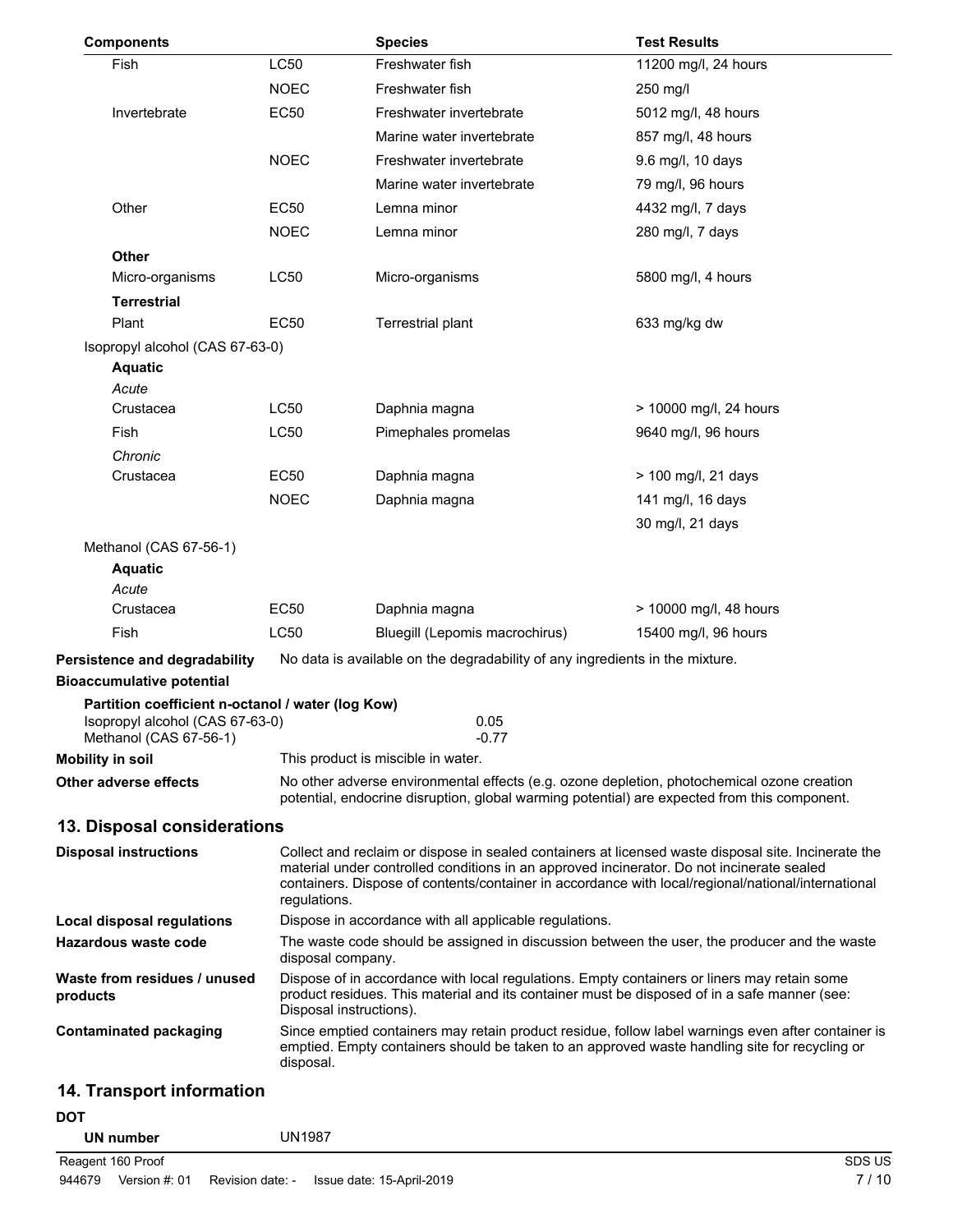| UN proper shipping name<br><b>Transport hazard class(es)</b>                   | Alcohols, n.o.s. (Ethyl alcohol; Methanol)                                                                        |
|--------------------------------------------------------------------------------|-------------------------------------------------------------------------------------------------------------------|
| <b>Class</b>                                                                   | 3                                                                                                                 |
| <b>Subsidiary risk</b>                                                         |                                                                                                                   |
| Label(s)                                                                       | 3                                                                                                                 |
| <b>Packing group</b>                                                           | Ш                                                                                                                 |
| <b>Environmental hazards</b>                                                   |                                                                                                                   |
| <b>Marine pollutant</b>                                                        | <b>No</b>                                                                                                         |
|                                                                                | Special precautions for user Read safety instructions, SDS and emergency procedures before handling.              |
| <b>Special provisions</b>                                                      | 172, IB2, T7, TP1, TP8, TP28                                                                                      |
| <b>Packaging exceptions</b>                                                    | 4b, 150                                                                                                           |
| Packaging non bulk                                                             | 202<br>242                                                                                                        |
| Packaging bulk<br>IATA                                                         |                                                                                                                   |
|                                                                                |                                                                                                                   |
| <b>UN number</b>                                                               | <b>UN1987</b>                                                                                                     |
| UN proper shipping name<br><b>Transport hazard class(es)</b>                   | Alcohols, n.o.s. (Ethyl alcohol; Methanol)                                                                        |
| <b>Class</b>                                                                   | 3                                                                                                                 |
| <b>Subsidiary risk</b>                                                         |                                                                                                                   |
| <b>Packing group</b><br><b>Environmental hazards</b>                           | $\mathbf{I}$<br>No.                                                                                               |
| <b>ERG Code</b>                                                                | 3L                                                                                                                |
|                                                                                | Special precautions for user Read safety instructions, SDS and emergency procedures before handling.              |
| <b>IMDG</b>                                                                    |                                                                                                                   |
| <b>UN number</b>                                                               | <b>UN1987</b>                                                                                                     |
| UN proper shipping name                                                        | ALCOHOLS, N.O.S. (Ethyl alcohol; Methanol)                                                                        |
| Transport hazard class(es)                                                     |                                                                                                                   |
| <b>Class</b>                                                                   | 3                                                                                                                 |
| <b>Subsidiary risk</b>                                                         |                                                                                                                   |
| <b>Packing group</b><br><b>Environmental hazards</b>                           | $\mathsf{II}$                                                                                                     |
| <b>Marine pollutant</b>                                                        | No.                                                                                                               |
| <b>EmS</b>                                                                     | $F-E$ , S-D                                                                                                       |
|                                                                                | Special precautions for user Read safety instructions, SDS and emergency procedures before handling.              |
| Transport in bulk according to<br>Annex II of MARPOL 73/78 and<br>the IBC Code | Not established.                                                                                                  |
| 15. Regulatory information                                                     |                                                                                                                   |
| <b>US federal regulations</b>                                                  | This product is a "Hazardous Chemical" as defined by the OSHA Hazard Communication<br>Standard, 29 CFR 1910.1200. |
|                                                                                | TSCA Section 12(b) Export Notification (40 CFR 707, Subpt. D)                                                     |
| Not regulated.                                                                 | <b>CERCLA Hazardous Substance List (40 CFR 302.4)</b>                                                             |
| Isopropyl alcohol (CAS 67-63-0)<br>Methanol (CAS 67-56-1)                      | Listed.<br>Listed.                                                                                                |
| <b>SARA 304 Emergency release notification</b>                                 |                                                                                                                   |
| Not regulated.                                                                 |                                                                                                                   |
|                                                                                | OSHA Specifically Regulated Substances (29 CFR 1910.1001-1053)                                                    |
| Not regulated.                                                                 |                                                                                                                   |
| <b>Toxic Substances Control</b><br>Act (TSCA)                                  | All components of the mixture on the TSCA 8(b) inventory are designated "active".                                 |
| Superfund Amendments and Reauthorization Act of 1986 (SARA)                    |                                                                                                                   |
| <b>SARA 302 Extremely hazardous substance</b>                                  |                                                                                                                   |
| Not listed.                                                                    |                                                                                                                   |
| SARA 311/312 Hazardous                                                         | Yes                                                                                                               |
| chemical                                                                       |                                                                                                                   |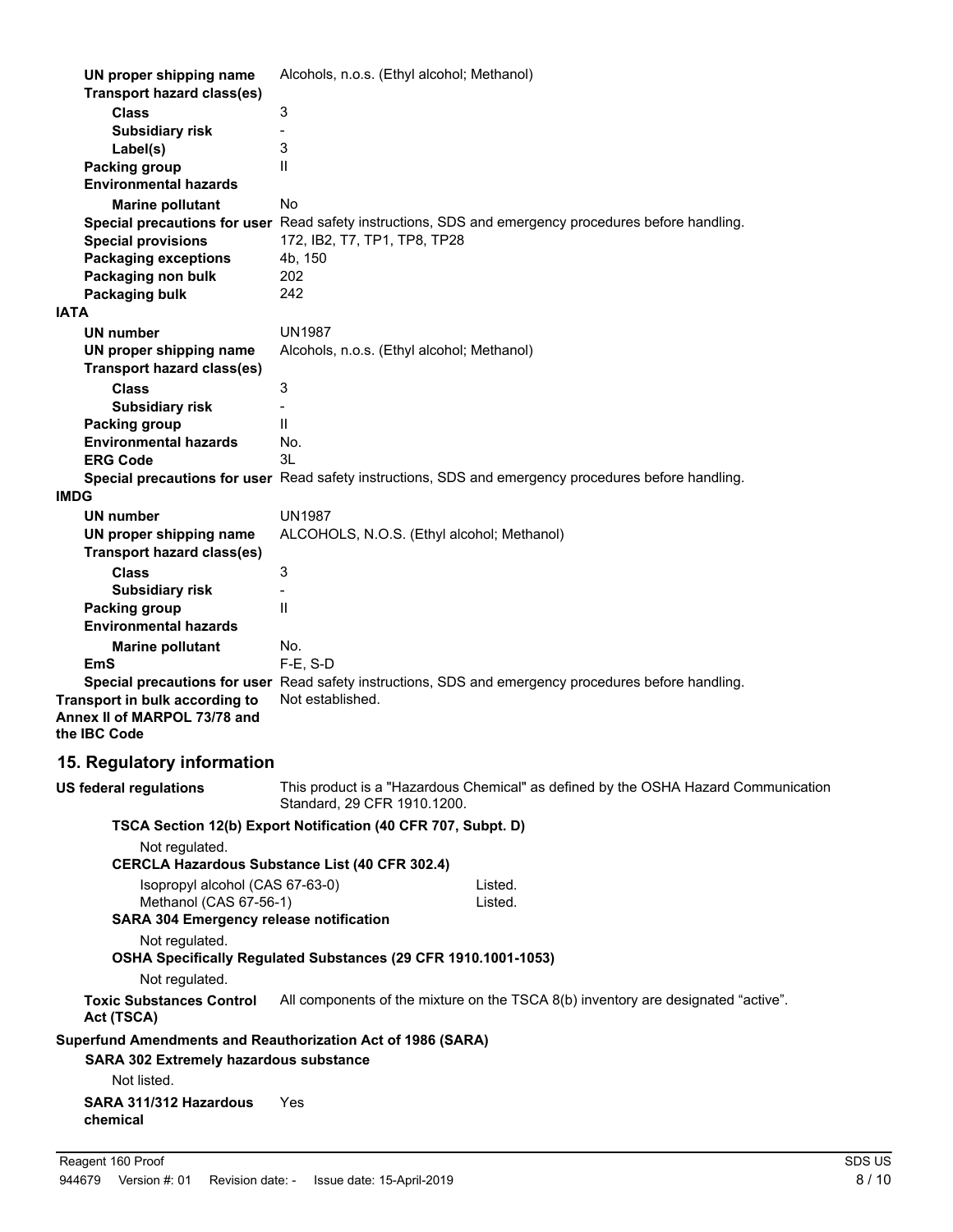| <b>Classified hazard</b> | Flammable (gases, aerosols, liquids, or solids)              |
|--------------------------|--------------------------------------------------------------|
| categories               | Serious eye damage or eye irritation                         |
|                          | Specific target organ toxicity (single or repeated exposure) |

#### **SARA 313 (TRI reporting)**

| <b>Chemical name</b> | <b>CAS</b> number | % by wt. |  |
|----------------------|-------------------|----------|--|
| Isopropyl alcohol    | 67-63-0           | $3 - 5$  |  |
| Methanol             | 67-56-1           | $3 - 5$  |  |

## **Other federal regulations**

### **Clean Air Act (CAA) Section 112 Hazardous Air Pollutants (HAPs) List**

Methanol (CAS 67-56-1)

## **Clean Air Act (CAA) Section 112(r) Accidental Release Prevention (40 CFR 68.130)** Not regulated.

**Safe Drinking Water Act** Contains component(s) regulated under the Safe Drinking Water Act. **(SDWA)**

#### **US state regulations**

#### **US. Massachusetts RTK - Substance List**

Ethyl alcohol (CAS 64-17-5) Isopropyl alcohol (CAS 67-63-0) Methanol (CAS 67-56-1)

#### **US. New Jersey Worker and Community Right-to-Know Act**

Ethyl alcohol (CAS 64-17-5) Isopropyl alcohol (CAS 67-63-0) Methanol (CAS 67-56-1)

#### **US. Pennsylvania Worker and Community Right-to-Know Law**

Ethyl alcohol (CAS 64-17-5) Isopropyl alcohol (CAS 67-63-0) Methanol (CAS 67-56-1)

# **US. Rhode Island RTK**

Ethyl alcohol (CAS 64-17-5) Isopropyl alcohol (CAS 67-63-0) Methanol (CAS 67-56-1)

### **California Proposition 65**



WARNING: This product can expose you to Methanol, which is known to the State of California to cause birth defects or other reproductive harm. For more information go to www.P65Warnings.ca.gov.

#### **California Proposition 65 - CRT: Listed date/Developmental toxin**

Methanol (CAS 67-56-1) Listed: March 16, 2012

**US. California. Candidate Chemicals List. Safer Consumer Products Regulations (Cal. Code Regs, tit. 22, 69502.3, subd. (a))**

Isopropyl alcohol (CAS 67-63-0) Methanol (CAS 67-56-1)

# **International Inventories**

| Country(s) or region | Inventory name                                                            | On inventory (yes/no)* |
|----------------------|---------------------------------------------------------------------------|------------------------|
| Australia            | Australian Inventory of Chemical Substances (AICS)                        | Yes                    |
| Canada               | Domestic Substances List (DSL)                                            | Yes                    |
| Canada               | Non-Domestic Substances List (NDSL)                                       | No                     |
| China                | Inventory of Existing Chemical Substances in China (IECSC)                | Yes                    |
| Europe               | European Inventory of Existing Commercial Chemical<br>Substances (EINECS) | Yes                    |
| Europe               | European List of Notified Chemical Substances (ELINCS)                    | No                     |
| Japan                | Inventory of Existing and New Chemical Substances (ENCS)                  | Yes                    |
| Korea                | Existing Chemicals List (ECL)                                             | Yes                    |
| New Zealand          | New Zealand Inventory                                                     | Yes                    |
| Philippines          | Philippine Inventory of Chemicals and Chemical Substances<br>(PICCS)      | Yes                    |
| Taiwan               | Taiwan Chemical Substance Inventory (TCSI)                                | Yes                    |